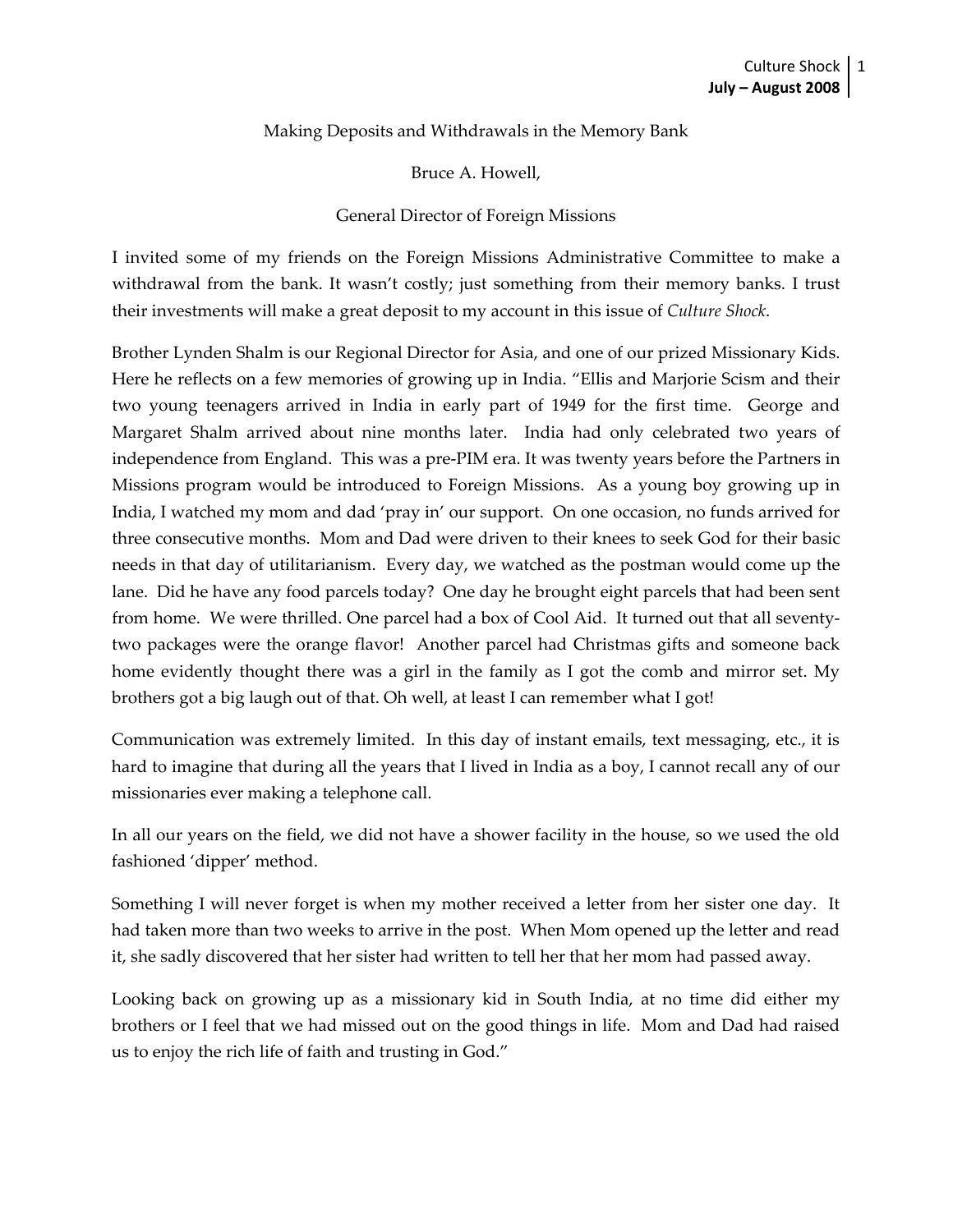I am always touched by the words of a Gaither song entitled "We Have This Moment Today." I'm sure you all have it on your IPods. Smile! The chorus says, "We have this moment to hold in our hands and to touch as it slips through our fingers like sand; Yesterdayʹs gone and tomorrow may never come, But we have this moment today." The song-writer wisely advises us to make deposits to the memory bank through the memories of the moment. "Hold them near while they're here and don't wait for tomorrow, to look back and wish for today." After one of our terms of service we came home with Amy. She was about four years old. As we arrived in the airport she saw people putting money in a machine and soft drinks falling out of the bottom. She had NEVER seen that. She begged us for money so she could watch the drinks fall out of the machine. Also, since we do not have hardly any people of African descent in El Salvador, she was very astonished at seeing African‐American people in Mississippi which was our home in the states. I smile each time I recall this. She now serves on the staff at Christian Life Center and Christian Life College. She has gone from being a little missionary kid to a mission's instructor.

Not all withdrawals bring smiles. Some bring pain. Living in El Salvador did not afford us the opportunity to allow our children to work and handle some things that a normal teenager would do in North America. So, there was a lot of learning to do. I cannot forget when Leah, our first daughter, left for Bible College. I was blessed to be able to go and purchase a car that a pastor in Texas helped us get for her. Needless to say it was not a new one.

One day, when Leah had been at IBC for just a little while, she called very upset, in fact she was crying. She needed gas. She was not accustomed to filling her own car; no self serve in El Salvador! She wanted to write a check, and of course the gas station would not accept it. She was confused and ended up just going back to the dorm in frustration. Her mother and I were very sad we could not be there to help her. We did our share of crying as well. Now she and her husband pastor in the Los Angeles area and the preparation of the mission field is serving her well.

My, oh my, the memories of our MKs. Now, I feel my family has grown by leaps and bounds and with it the blessing of many precious jewels I consider "my missionary kids." You are included!

Brother Bryan Abernathy, our Director of Promotion remembers well his missionary kid experiences. "The one thing that I can remember was the visit from Bro Scism and Bro Freeman to Capetown. I was thinking of coming home and not returning to the mission field. I had been teaching in the Bible Schools in Capetown and helping my Dad and Mom with many things in the work but the pull of home was strong on me. Bro Scism asked me to make a sacrifice and stay two more years to help Dad and Mom. He saw the need that I did not see. He gave me a